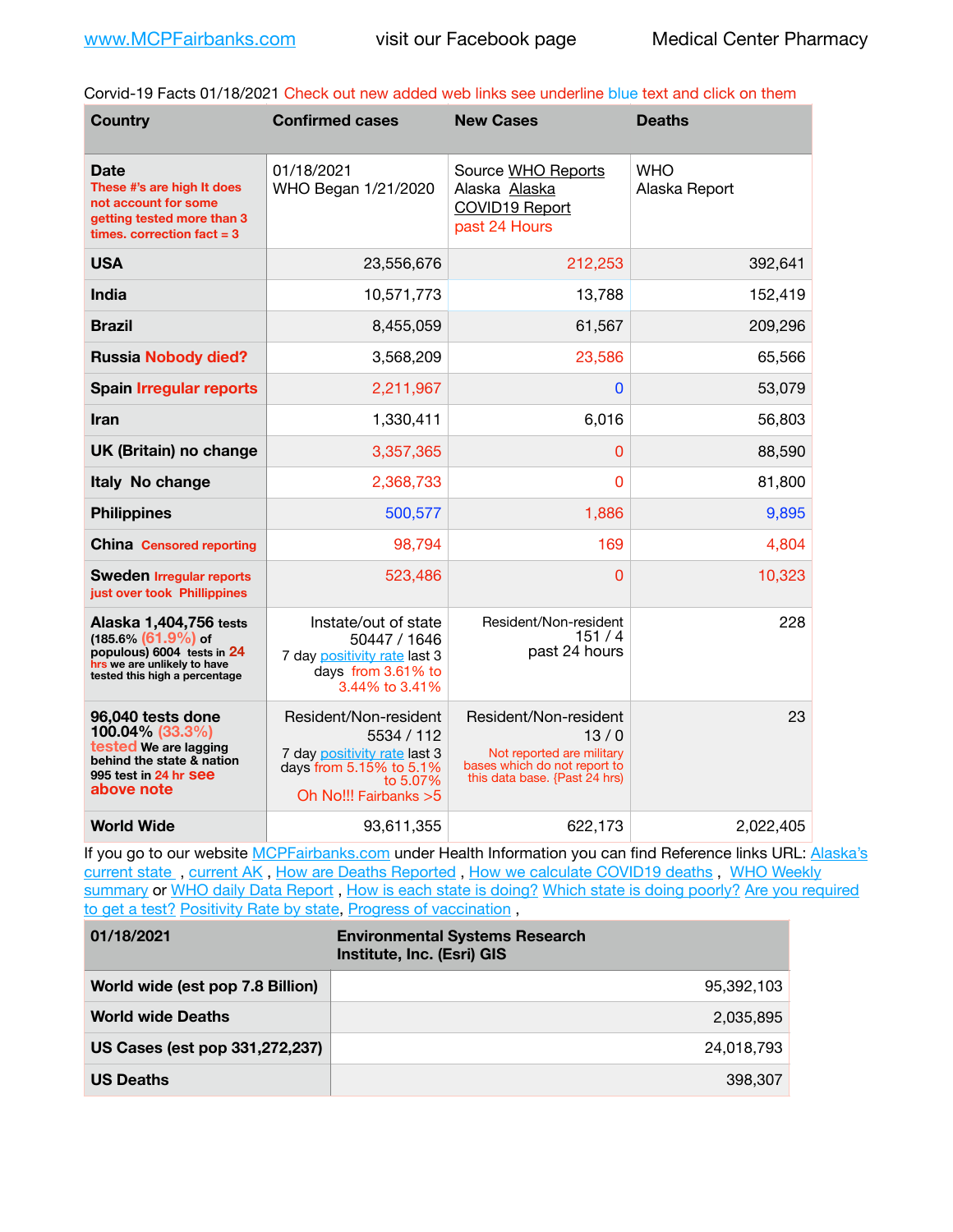Impact of COVID-19 on the US Healthcare system

Estimated US Population 331.3 million 145.1% (48.4%) have been tested (480.4 million) Estimated 5% of US population will test positive for Covid-19 16.56 million (currently 24 Million (7.26%) of population tested positive vs Alaska 6.64%) we have currently tested an est. 480.4 million based on 24 mill that have tested positive discount some of these numbers by 67% to account for multiple testing of same person. If 8% will require hospitalization of the 16.56 million positive cases, we would need 1.325 million beds. Estimated by the American Hospital Association there are 800,000 staffed beds available.

The US has 2.8 hospital beds per 1000 our needs could be 56, China had 4.3, Italy 3.2, South Korea 12.3

The USNS Mercy and Comfort added 2,000 staffed beds, not ICU Of these estimated to be admitted to ICU 860,000. to ICU beds

 The Needs The US has 16,000 ICU beds we have 68,000-85,000 beds US could need 299,000 beds with ventilators  $\leq 16,000$  ventilators

**Summation:** Estimated needs could be 1.325 million hospitalized beds for just COVID-19 patients alone. If positives represents 5% of test run, then approximately 480.4 million have been tested, we have no idea how many tests have been run or how many multiple tests conducted on the same person, resulting in 24 million positive tests run with 398307 with 813 deaths in the past 24 hours, ave 2740/day. In AK, with 50,447 positive cases 6.64% of Alaska, 1130 hospitalizations, and 228 deaths. Hospitalization rate is 2.24% of those that test positive, Death Rate 0.452% overall or 20.18% of those hospitalized.

Normal ICU stay 5-7 days, estimated ICU stay for COVID-19 2-3 weeks and they could tie up a ventilator for that length of time also, helping only 1/3 as many patients.

This is why we need to flatten the curve by social spacing and only essential travel.

Expected Death (these are just estimates based on other countries) if 5% of the US Population (16.56 million) test positive we are now at 23.7 million positive and if

1% die = 165,600 people

2% die = 311,200 people

3% die = 496,800 people

6% die = 993,600 people obviously we have passed the 1.325 million positive cases we are 21.5million so if 5% of the US population (16.56 million) test positive and 6% of those die = 993,600 deaths if no vaccine, or if 3.09% (511,704) will die, we are 77.3% of the way there in 44 weeks.

 World wide death rate of positive tests actually 2.13%. The US is at 398307 1.66% of those actually tested positive, that is 73% lower death rate than when we started in 3/2020 , started at 6%. There are 7.8 Billion people in the world 331 million live in the US (4.2% of the world's population) 7.26% have tested positive. The US deaths represents 19.56% of the world's death numbers and 25.17% of worldwide confirmed cases. In comparison to the flu in the US

CDC Estimates. From 2010 to 2016, the flu-related death rate was between 12,000 and 56,000, with the highest season being 2012 to 2013 and the lowest being 2011 to 2012. Most deaths are caused by complications of the flu, including pneumonia or a secondary bacterial infection of the heart or brain. or 2,000 to 9,333 per year. In 2020 in the US has 19 million cases 180,000 hospitalized and 10,000 (0.052%) have died, typically it is 2% will die, compared to 1.66% with COVID19. 145.1% (US), 185.6% (Alaska), & 100.04% (Fbks) are still too few to protect us from future outbreaks. Experts feel that we need either need people to get infected with the virus and develop antibodies or get vaccinated to create immune antibodies to protect us, that we need >60% of the population to have positive antibody tests and preferably 70-90%, one expert felt they would not feel confident til >85% were positive, to give assurance (herd immunity) in order to go without masks and social distancing. NY City seems to have the highest number at 20%. Testing is so important. Currently we are testing at 45 Million tests per month. At this rate to test everyone once it will take 7.29 months or over 0.61 years. To test 3 times it would take 21.87 months or 1.83 years

The Flu (Influenza kills approximately 1-2% of those infected, SARS killed 800 people total, COVID19 appears to kill 1.66% of those that test positive or 17% less deadly than the flu and seems to be more contagious. (Seems to spread more readily)

Alaska has 50447 so far, 5534 in Fairbanks or 1 of every 9 of Alaskans, and with 22 of 228 deaths 1 in 11, the first case was transient foreign airline crew member. Interesting, the Source of Alaska's SARS-Cov2 virus originated not from East Asia by travelers or the west coast (Washington where it was first observed) , but came from the east coast of the US, and they were inoculated first from Europe, accordingly from New York's Governor and CDC. Currently 5 Variants known, only 4 in the US (Europe's (china's)) Primary, plus an Ohio variant (COH.20G/501Y), and a [UK](https://www.cdc.gov/coronavirus/2019-ncov/transmission/variant-cases.html) (B.1.1.7), South African (1.351), and Brazil (P.1), only Europe's in Alaska so far. **Best practice protection** is good personal Hygiene do not touch eyes, nose, mouth, wash hands frequently for at least 20-30 seconds, before you touch your face, and observe personal spacing of 6-18 feet. Remove your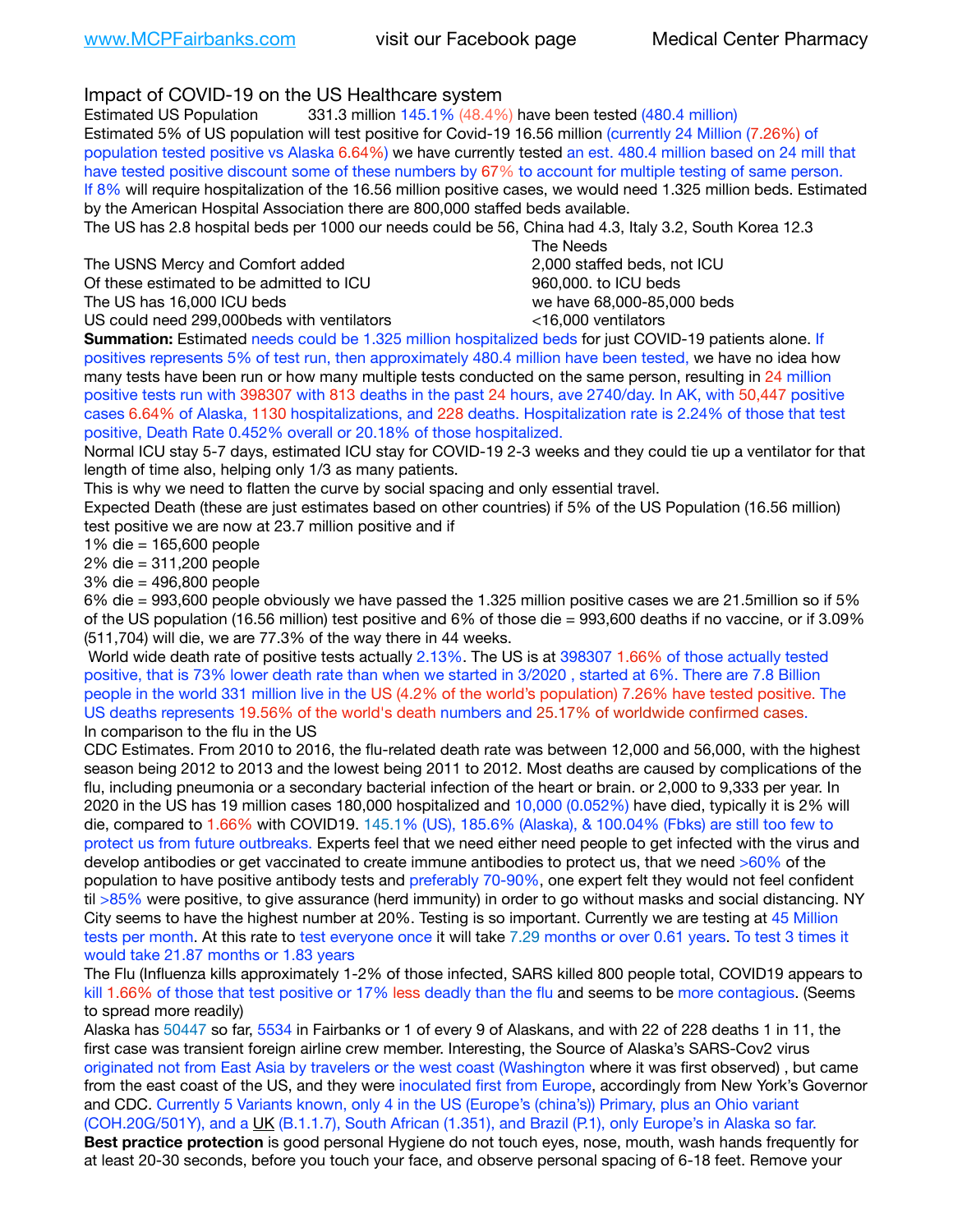shoes in your house, frequently clean surface areas, let the cleaner sit 15-20 sec before wiping off. **We are recommending to wear any kind of mask.**

Drug treatment is being researched, but as yet not been verified, only suggested. Best to isolate those sick and isolate those most susceptible (old and preconditioned with risk factors)

**Risk factors:** Cardiovascular disease (56.6%), Obesity (41.7%), Diabetes (33.8%), age >60, respiratory problems, especially smokers or those who vape, High Blood Pressure

If you have been exposed self isolate for 2-4 weeks

One episode in China, a man tested negative for 27 days before showing symptoms. So Isolation may want to be considered up to 4 weeks not just 2 weeks.

Italy 1 in 10 positive cases admitted to ICU due to Hypoxic failure requiring mechanical ventilation. In NY it was 1 in 7 that required hospitalization, of the 5700 hospitalized 2634 were discharged (79% (2081)) or added (21%(553)), 9 in 10 put on a ventilator died.

Public policy development and education is important. How Long does Covid-19 stay on objects

| Air                              | up to 3 hours |
|----------------------------------|---------------|
| Copper                           | 4 hours       |
| Cardboard (Amazon Box)           | 24 hrs        |
| Plastic surfaces/Stainless Steel | 72 hours      |
| Mucosal surfaces                 | unknown       |



## Updated graph numbers.

| Project outward                |  |                        |
|--------------------------------|--|------------------------|
| Exhalation can spray           |  | 1.5 m $(4.9$ ft)       |
| spittle (droplets)             |  |                        |
| Coughing                       |  | $2 \text{ m}$ (6.6 ft) |
| Sneeze                         |  | 6 m (19.7 ft)          |
| Development of immune response |  |                        |

Early viral testing tests to see if you currently have the virus.

Later antibody testing tells us if you have been exposed and survived. But does not tells us if you have immunities to the virus. We will need to have both tests done in order to open the community.. Viral Antigen and Viral RNA tells us you have the disease and can spread the disease and can or are currently sick.

IgM (short term) and IgG (long term antibodies) tells us you have experienced the virus or had the vaccine, and got over it. You may be resistant if your [antibody levels](https://www.cdc.gov/coronavirus/2019-ncov/lab/resources/antibody-tests.html) are high enough. [Current](https://l.facebook.com/l.php?u=https://www.itv.com/news/2020-10-26/covid-19-antibody-levels-reduce-over-time-study-finds?fbclid=IwAR3Dapzh1qIH1EIOdUQI2y8THf7jfA4KBCaJz8Qg-8xe1YsrR4nsAHDIXSY&h=AT30nut8pkqp0heVuz5W2rT2WFFm-2Ab52BsJxZZCNlGsX58IpPkuVEPULbIUV_M16MAukx1Kwb657DPXxsgDN1rpOQ4gqBtQsmVYiWpnHPJo2RQsU6CPMd14lgLnQnFWxfVi6zvmw&__tn__=-UK-R&c%5B0%5D=AT1GaRAfR_nGAyqcn7TI1-PpvqOqEKXHnz6TDWvRStMnOSH7boQDvTiwTOc6VId9UES6LKiOmm2m88wKCoolkJyOFvakt2Z1Mw8toYWGGoWW23r0MNVBl7cYJXB_UOvGklNHaNnaNr1_S7NhT3BSykNOBg) [View of antibodies/immunity](https://www.livescience.com/antibodies.html)[.](https://www.itv.com/news/2020-10-26/covid-19-antibody-levels-reduce-over-time-study-finds) We have tested currently 185.6% (61.9%) of the Alaskan population and over little over 145.1% (48.4%) of the US population, discount these numbers by 67% to reflect multiple testing of the same person. To be safe, we need at least 25% to see if we are making progress, [60%](https://www.jhsph.edu/covid-19/articles/achieving-herd-immunity-with-covid19.html) to [barely qualify](https://www.nature.com/articles/d41586-020-02948-4) to be safe, and [70-90%](https://www.mayoclinic.org/herd-immunity-and-coronavirus/art-20486808) to be assured we

will not see a second wave of sickness. Some experts will [not feel safe til we are at 85%.](https://www.bannerhealth.com/healthcareblog/teach-me/what-is-herd-immunity) Three types of clinical laboratory COVID-19 or SARS-CoV-2 tests are being developed: Molecular Gene sequencing (current method), Viral antigen (testing parts of the virus), Host antibody tests (serology). They detect the virus in different ways.

Mask & [Mask Usage:](https://www.nationalgeographic.com/history/2020/03/how-cities-flattened-curve-1918-spanish-flu-pandemic-coronavirus/) N95 filter out 95% of the particles in the air 3 microns in size or larger.

Mold sizes are about 10-12 microns in size. Bacteria are larger, so is dust

Gas molecules and viruses are smaller. PM2.5 are 2.5 microns in size.

**Viruses** can be 1 micron in size, 0.3 micron in size, or 0.1 microns in size, so they **will pass right through**. **We recommend wearing any mask, the mask may provide up to 5 times the protection** over **wearing no mask at all**. It still **does not protect** the wearer from contracting the infection, it **can inhibit** the spreading, something is **better than nothing at all**.

**Remember there is a clean side ( the side towards you) and a dirty side,** the side to the contaminated air is dirty. If you are COVID positive then this is reversed. When handling the mask, do not touch the dirty side and then touch your face, Wash properly your hands first after touching the dirty side before touching your face. If you are infected the dirty side is the inside surface of the mask.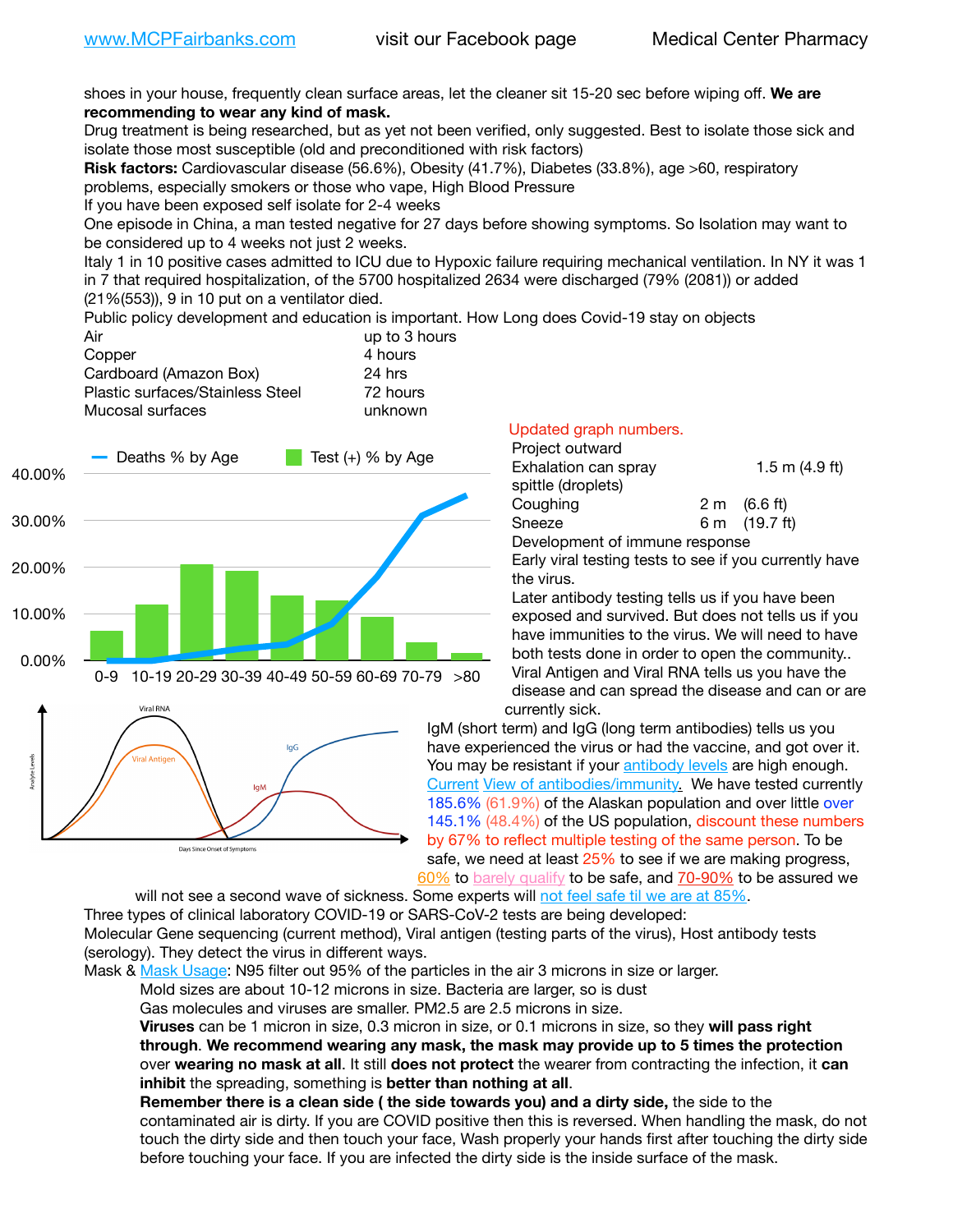Wash your homemade mask in hot water wash >133F (for at least 10 minutes) and rinse to sanitize with high heat >133F Plus and a weak bleach or peroxide (not Both) the mask. Daily if possible. If you are a frontline health care provider with a homemade fabric mask 2 hours. Do not touch the dirty side.

Alcohol solutions should be 60-80% alcohol 70% is optimal. **Keep wet and rub 30 seconds**, or Happy Birthday song sung 3 times.

Hydrogen peroxide diluted to 2% or 4 teaspoonful per quart of water (20ml per 946ml) Bleach the same ratio **Vinegar and ammonia are good cleaning agents, not disinfectants**.

**Do not mix** any of these agents together, toxic fumes can result. **Disinfectants, in order to be effective**, should remain on the applied surface, to be cleaned moist **(wet) for 30 seconds to 4 minutes** depending on material. Caution may dissolve glue or adhesives or bleach and discolor items, check with manufacturers. Do not let it get inside electronic devices. UV (10 minutes), [UV light](http://www.docreviews.me/best-uv-boxes-2020/?fbclid=IwAR3bvFtXB48OoBBSvYvTEnKuHNPbipxM6jUo82QUSw9wckxjC7wwRZWabGw) only kills where it can see.

## **Myths**

Taking hot baths, using colloidal silver, eating garlic soup, gargling with bleach are not proven to be effective. We have already seen using chloroquine taking the wrong form in the wrong dose can be fatal, one death and one critically injured. (see Arizona couple after listening to the president)

**We have heard of all kinds of cures.** To date there is no curative or preventative treatments, only supportive therapy.

At this point there is **no proof** that Quinine, zinc, Hydroxychloroquine, Chloroquine, or Vitamin C works. As they say wives-tale at best, irresponsible reporting most likely. We have seen no information that they work, ineffective dosing issues, over-dosing issues, permanently killing the senses of smell or taste, inappropriate usage, cardiac arrhythmias, and death from the usage of these agents have been reported.

The virus may die out with heat of summer, or cold weather, this is a myth

There are a couple of studies at show the virus can withstand 98F

We know the body tries to use up to 104F to potentiate our immune system, to kill viruses. Taking NSAID, Aspirin, Ach-Inhibitors, Arb's and you get the COVID-19 infection are not contraindicated and no clinical evidence that says you should stop any of these classes of medications. It would be misguided and ill advised if you did so In other words, Unless your doctor makes changes, keep taking your medications unless told to do otherwise.

As of 12/21/20, DHSS is aware of 11 reports regarding possible allergic reactions from Alaska's hospitals to CDC: Bartlett Regional Hospital (8), Providence Alaska (2) and Fairbanks Memorial Hospital (1). Two were identified as anaphylaxis and one of those resulted in hospitalization for ongoing monitoring. In the other three cases, symptoms were mild and not considered anaphylaxis. Symptoms have resolved in all cases and the hospitalized patient has been discharged and is doing well. The CDC said there appears to be no obvious geographic clustering of these reactions, nor was a specific production lot involved. People who experience anaphylaxis after the first dose should not receive a second dose, according to CDC recommendations.

| <b>Conflict</b>                                       | <b>Combat Death</b> | Past 24 hours |
|-------------------------------------------------------|---------------------|---------------|
| <b>Revolutionary War</b>                              | 8,000               |               |
| <b>Civil War</b>                                      | 214,938             |               |
| World War I                                           | 53,402              |               |
| <b>World War II</b>                                   | 291,557             |               |
| <b>Korean Conflict</b>                                | 33,686              |               |
| Vietnam                                               | 47,424              |               |
| <b>Gulf War</b>                                       | 149                 |               |
| Afghanistan                                           | 1,833               |               |
| <b>Iraq</b>                                           | 3,836               |               |
| <b>1918 Flu</b>                                       | 675,000             |               |
| 9/11 deaths                                           | 2,977               |               |
| <b>COVID19 deaths from</b><br>1/20/2020 to 01/18/2021 | 398,307             | 813           |

Magnitude of Death Comparison

Check our website [www.MCPFairbanks.com](http://www.MCPFairbanks.com) for the 13 testing sites in the interior of Alaska.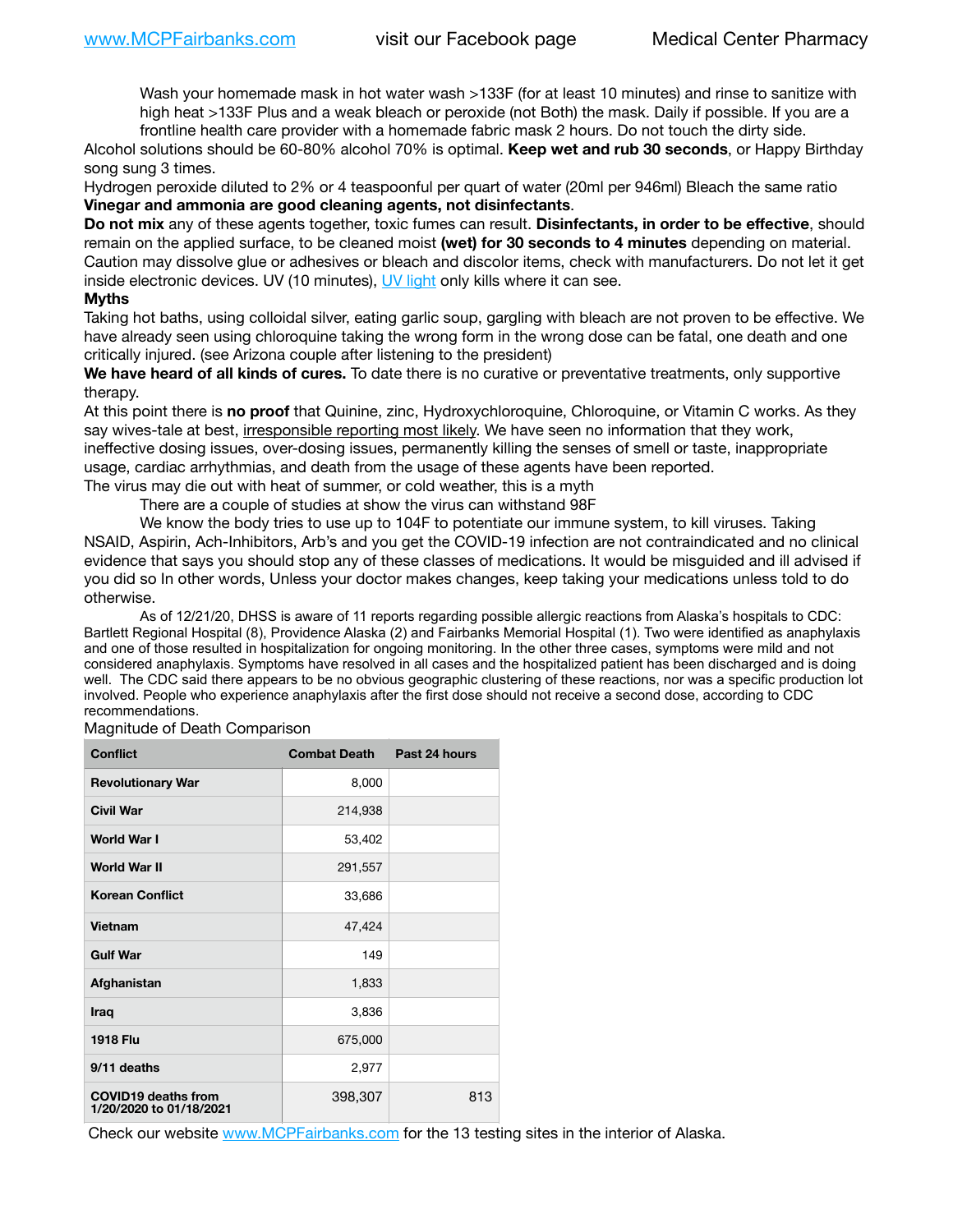| Group                                               | Alaska COVID19 Vaccine plan 12/30/2020<br>update as of 1/18/2021                                                                                                                                                                                                                                                                                                                                                                                                                                                                                                                                                                                                                           | Who can get the<br>vaccines?<br><b>Availability</b>                                                                          |
|-----------------------------------------------------|--------------------------------------------------------------------------------------------------------------------------------------------------------------------------------------------------------------------------------------------------------------------------------------------------------------------------------------------------------------------------------------------------------------------------------------------------------------------------------------------------------------------------------------------------------------------------------------------------------------------------------------------------------------------------------------------|------------------------------------------------------------------------------------------------------------------------------|
|                                                     | Who is in this group                                                                                                                                                                                                                                                                                                                                                                                                                                                                                                                                                                                                                                                                       |                                                                                                                              |
| Phase 1a Tier 1                                     | Long Term care Facility - Staff & Residents<br>Skilled care, Assisted living,<br>Intermediate care with developmental disabilities,<br>Residential Care facilities,<br>State Veterans Homes.<br>Front Line Hospital and Health care workers, beside personal, High<br>Risk jobs (examples ICU, ER, Surgery, Physicans/prescribers,<br>COVID units, Respiratory/OT/PT/ST Therapists, Lab Techs, Facility<br>Security, House Keeping (Environmental services), Dietary)                                                                                                                                                                                                                      | Now, limited<br>audience                                                                                                     |
| Phase 1a Tier 2                                     | Front Line EMS Fire Service providing medical services, Vaccine providers,<br>(That their services are critical), Air and Ground EMS, Community health<br>aides, Practitioners. Health care workers providing vaccines                                                                                                                                                                                                                                                                                                                                                                                                                                                                     | Now, limited audience                                                                                                        |
| Phase 1a Tier 3                                     | Starting 1/4/2021<br>Healthcare workers who have contact with residents >65 y/o and provide<br>regular healthcare services that can not be postponed without impacting<br>short or long term outcomes, or cannot be provided remotely (Not regular<br>populous yet), direct patient contact, in contact with infectious materials,                                                                                                                                                                                                                                                                                                                                                         | Starting 1/4/2021                                                                                                            |
| Phase 1a Tier 4                                     | Health care workers providing COVID19 vaccines to phase 1 populations                                                                                                                                                                                                                                                                                                                                                                                                                                                                                                                                                                                                                      | TBA                                                                                                                          |
| Phase 1b Tier 1<br>(Start of general<br>population) | Age > 65 (General Public) register http://covidvax.alaska.gov/ starting<br>1/6/2021 for appts after 1/11/2021 (All appts filled within 24 hrs of initial<br>openning, future appt pending vaccine availability)                                                                                                                                                                                                                                                                                                                                                                                                                                                                            | 1/11/2021by appt.<br>Accepting appt<br>statewide 1/6/21                                                                      |
| Phase 1b Tier 2                                     | Front Line Essential >50 y/o who's duties are performed with the public/co-<br>workers < 6 feet apart. Emergency responders( troopers, firefighters, Office<br>of children Services staff, Public health workers, teachers K-12, staff,<br>childcare workers and staff, indigenous language and culture educators,<br>food and seafood workers, grocery store employees, public transit,<br>essential air services, rural cab services, US Postal workers, mail planes,<br>Utility & power (rural), Water and Waste water (Rural), Congregate living<br>settings, acute psychiatric, correctional, group homes, homeless shelters,<br>substance abuse shelters, transitional living homes. | TBA do not register yet                                                                                                      |
| Phase 1b Tier 3                                     | ages 55-64 y/o,<br>>16 y/o living in unserved communities<br>Frontline essential workers 16-50 with >2 High risk health conditions<br>working < 6 feet with public or co-workers,<br>Pre-K-12 staff, indigenous language and culture<br>First responders, Office of children services, grocery store workers, Public<br>transit, US Postal workers, Utility workers, water and waste water workers.                                                                                                                                                                                                                                                                                        | <b>TBA</b>                                                                                                                   |
| Phase 1b Tier 4                                     | Age $>$ 50 y/o $>$ 2 risk factors<br>Frontline workers 16-50 y/o not in Tier 1-3                                                                                                                                                                                                                                                                                                                                                                                                                                                                                                                                                                                                           | <b>TBA</b>                                                                                                                   |
| Phase 1c                                            | Ages 65-74, 16-64 with High Risk Medical Conditions, other essential<br>workers to be defined                                                                                                                                                                                                                                                                                                                                                                                                                                                                                                                                                                                              | <b>TBA</b>                                                                                                                   |
| Phase 2                                             | General population<br>Vaccinations via pharmacies, Doctor's offices, Clinics<br>Public Health sites (Mobile clinics, Federally Qualified Health Centers,<br>Public Health Clinics, Other clinics                                                                                                                                                                                                                                                                                                                                                                                                                                                                                           | TBA (To Be announced)<br>To be announced<br>contingent on vaccine<br>availability undergoing<br>public comment period<br>now |